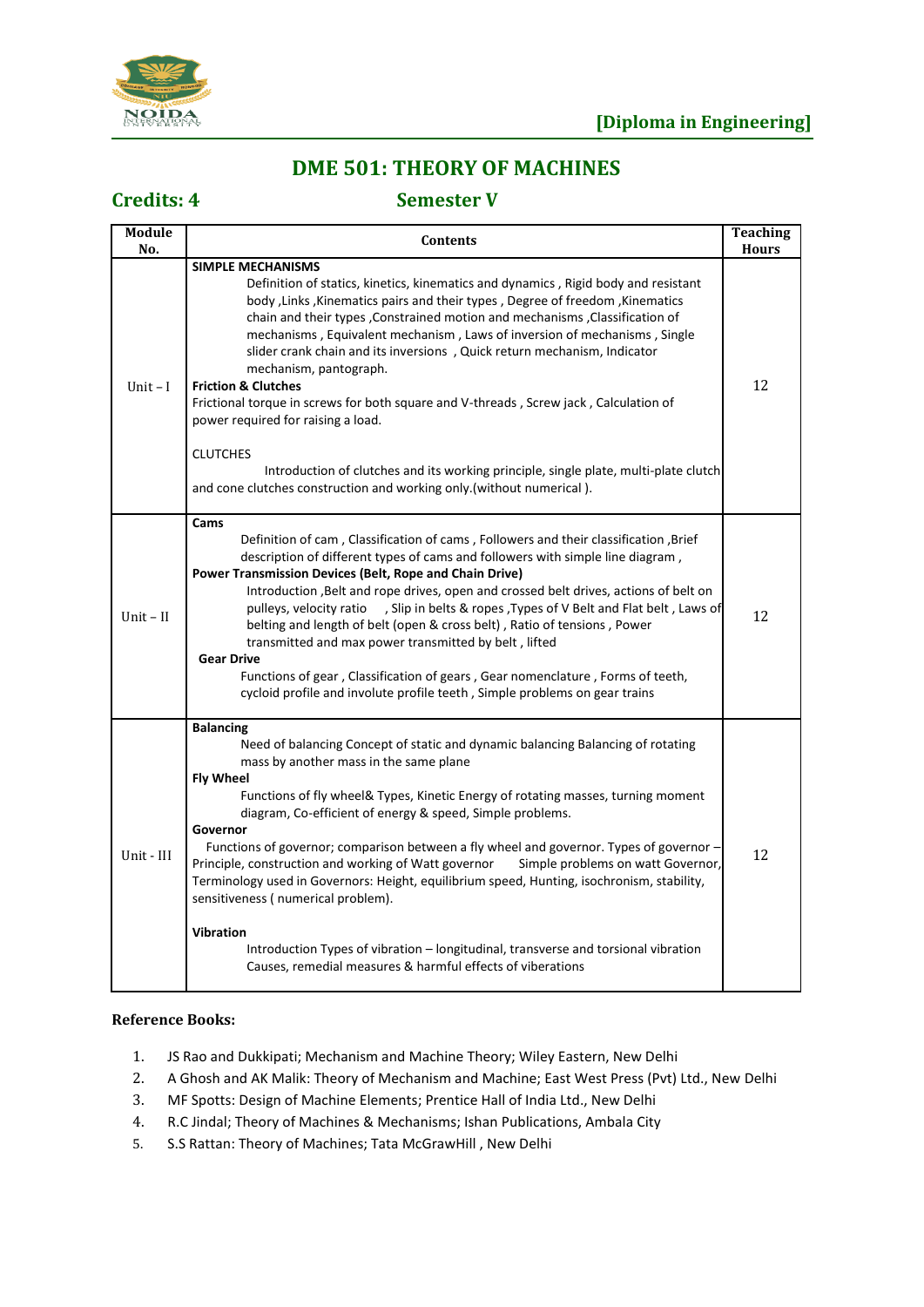

## **DME 502: REFRIGERATION AND AIR CONDITIONING**

**Credits: 4 Semester V**

| Module<br>No. | Contents                                                                                                                                                                                                                                                                                                                                                                                                                                                              | <b>Teaching</b><br><b>Hours</b> |
|---------------|-----------------------------------------------------------------------------------------------------------------------------------------------------------------------------------------------------------------------------------------------------------------------------------------------------------------------------------------------------------------------------------------------------------------------------------------------------------------------|---------------------------------|
| Unit $-I$     | <b>Introduction</b><br>Fundamentals of Refrigeration and Air Refrigeration Introduction,<br>methods of refrigeration, Unit of refrigeration, COP, Carnot refrigeration<br>cycle, Air refrigeration cycle, Refrigeration principles, COP, power<br>calculations, refrigerants, Refrigeration Systems, VCRS(VAPOR<br>COMPRESSION REFRIGERATION SYSTEM), VARS (VAPOR<br><b>ABSORPTION REFRIGERATION SYSTEM</b>                                                           | 12                              |
| Unit $-II$    | Refrigerants, Refrigeration Equipment and applications<br>Refrigeration devices- Compressors, Evaporators, Condenser,<br>Cooling towers-function, types & capacity; Domestic refrigerators<br>- ice plant, Water cooler, cold storages freezer.<br>Non conventional Refrigeration system, low temperature Refrigeration                                                                                                                                               | 12                              |
| Unit - III    | <b>PSYCHROMETRY &amp; Air Conditioning</b><br>Effective temperature, comfort condition, psychrometry, psychrometer, psychrometric<br>process.<br>Air Conditioning cycles-Design-Duct design and selection of fan or blower,<br>Fluidized bed drying system, working & usages of freezers and cold storages,<br>Filters & Dust collectors, Types of Air Conditioners: window, split, central,<br>A.C. plant-Installation practice $\&$ servicing, Requirement of power | 12                              |

- **1.** Refrigeration & Air Conditioning by R .S. Khurmi, S Chand Publication
- **2.** Refrigeration and Air Conditioning by Arora
- **3.** Refrigeration and Air Conditioning by Domakundavar
- **4.** Heat Transfer, by R. Yadav, Central Publishing House, Allahabad.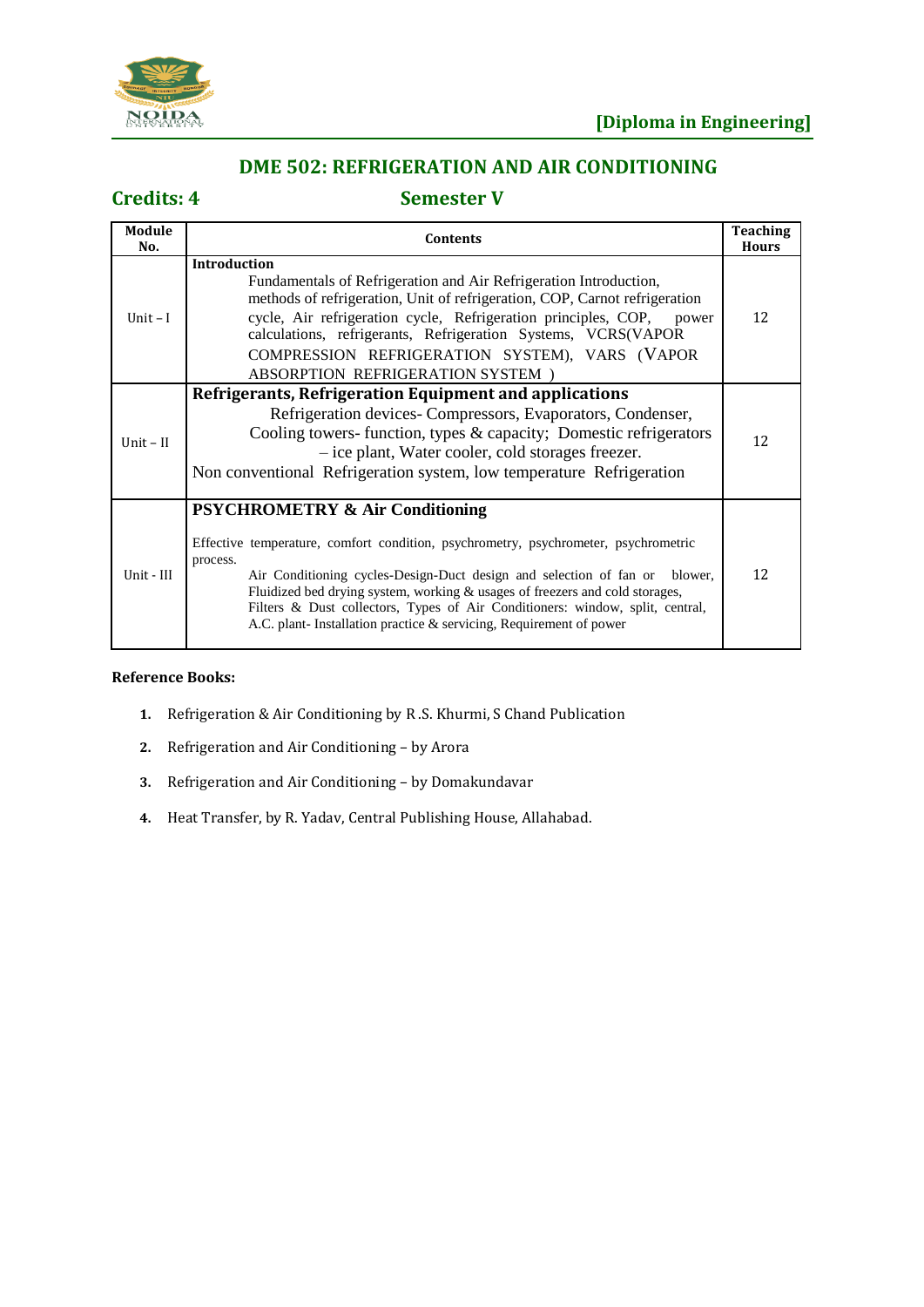

# **DME 503: ENVIRONMENTAL ENGINEERING**

## **Credits: 4 Semester V**

| <b>Module</b><br>No. | <b>Contents</b>                                                                                                                                                                                                                                                                                                                                                                                                                                                                                                                                                                                                                                                                         | <b>Teaching</b><br><b>Hours</b> |
|----------------------|-----------------------------------------------------------------------------------------------------------------------------------------------------------------------------------------------------------------------------------------------------------------------------------------------------------------------------------------------------------------------------------------------------------------------------------------------------------------------------------------------------------------------------------------------------------------------------------------------------------------------------------------------------------------------------------------|---------------------------------|
| Unit $-I$            | <b>Introduction:</b><br>Basics of ecology: flora & fauna, Ecosystem, Biodiversity Human<br>activities and its effect on ecology and eco system, different<br>development i.e. irrigation, urbanization,<br>engineering activities and their effects on ecology and eco system                                                                                                                                                                                                                                                                                                                                                                                                           |                                 |
|                      | Mining and deforestation and their effects:<br>Lowering of water level, Urbanization. -Biodegradation and<br>Biodegradability, composting, bio remediation, Microbes . Use of bio-<br>pesticides and bio-fungicides - Global warning concerns, Ozone layer<br>depletion, Greenhouse effect, Acid rain, etc.                                                                                                                                                                                                                                                                                                                                                                             | 12                              |
| Unit $-$ II          | Pollution:<br>Sources of pollution, natural and manmade, their effects on living<br>Environments and related legislation.<br><b>Water Pollution:</b><br>Factors contributing water pollution and their effect - Domestic waste<br>Water and industrial waste water. Heavy metals,<br>microbes and<br>leaching metal-Physical, Chemical and Biological Characteristics of<br>waste water - Indian Standards for quality of drinking water - Indian<br>Standards for quality of treated waste water. - Treatment methods of<br>effluent (domestic waste water and industrial/mining waste water),<br>its reuse/safe disposal.                                                             | 12                              |
| Unit - III           | <b>Air Pollution:</b><br>Definition of Air pollution, types of air pollutants i.e. SPM, NOX, SOX,<br>CO, CO2, NH3, F, CL, causes and its effects on the environment -<br>Monitoring and control of air pollutants, Control measures<br>techniques. Introductory Idea of control equipment in industries i.e.<br>A. Settling chambers<br>B. Cyclone separator<br>C. Scrubbers (Dry and Wet)<br>D. Multi Clones<br>E. Electro Static Precipitations<br>F. Bog Fillers<br>a) Ambient air quality measurement and their standards.<br>b) Process and domestic emission control<br>c) Vehicular Pollution and Its control with special emphasis of<br>Euro-I, Euro-II, Euro-III and Euro IV. | 12                              |

- 1. Garg S. K., Environmental Engineering Vol I, Khanna Publishers.
- 2. Birdie G.S & Birdie J.S, Water Supply and Sanitary Engineering, Dhanpat Rai & Sons.
- 3. Duggal K N, Elements of Environmental Engineering, S Chand & Co Ltd.
- 4. Manoj Tiwari, Kapil Khulbe, Environmental Studies, I.K. International Publishing Pvt. Ltd.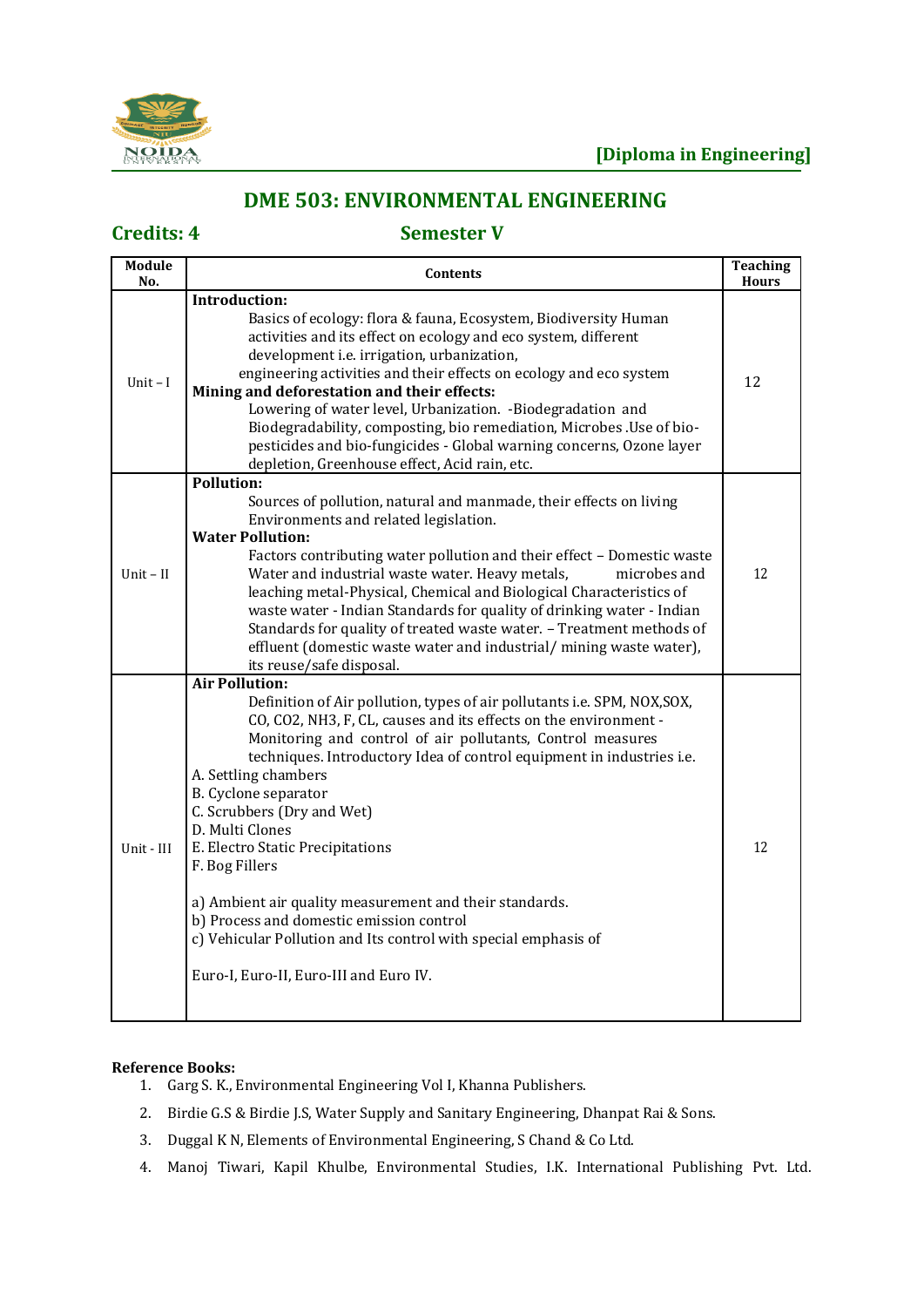

# **DME 504: COMPUTER AIDED MANUFACTURING**

# **Credits: 4 Semester V**

| <b>Module</b><br>No. | <b>Contents</b>                                                                                                                                                                                                                                                                                                                                                                                                                          | <b>Teaching</b><br><b>Hours</b> |
|----------------------|------------------------------------------------------------------------------------------------------------------------------------------------------------------------------------------------------------------------------------------------------------------------------------------------------------------------------------------------------------------------------------------------------------------------------------------|---------------------------------|
| Unit $-I$            | Introduction to CAM, Automation and it's types<br>Features of NC Machine-Fundamental of NC Machine, Element if NC Machine<br>tools, Classification of NC Machine toos, advantages, suitability & limitations of NC<br>Machine tools, application of NC System, method for improving accuracy<br>considering the factors such as tool deflection and chatter and productivity.                                                            | 12                              |
| $Unit - II$          | Computer Control in NC-<br>Problems with conventional NC, Computer numerical control (CNC), Direct<br>numerical control (DNC), Combined DNC/CNC system.ADAPTIVE CONTROL<br>SYSTEM – their types, advantages, adaptive control for proper cutting speed, feed<br>in turning operation.<br>Introduction to CIM-<br>Layout, application, advantages, limitations.<br>Introduction to FMS and their types with advantages and disadvantages. | 12                              |
| Unit - III           | Introduction to computer Aided process planning (CAPP), Detailed introduction to<br>group technology, types of formats.<br>(i)<br>Introduction to NC Part programmimg-Manual (word address format<br>), GM Codes.<br>Programmimg on lathe-turnning, facing, drillig. Canned cycle.<br>(ii)<br>Milling.                                                                                                                                   | 12                              |

- 1. Internal Combustion Engines –V. Ganesan, Pub.-Tata McGraw-Hill.
- 2. Engineering fundamental of the I. C. Engine Willard W. Pulkrabek Pub.-PHI, India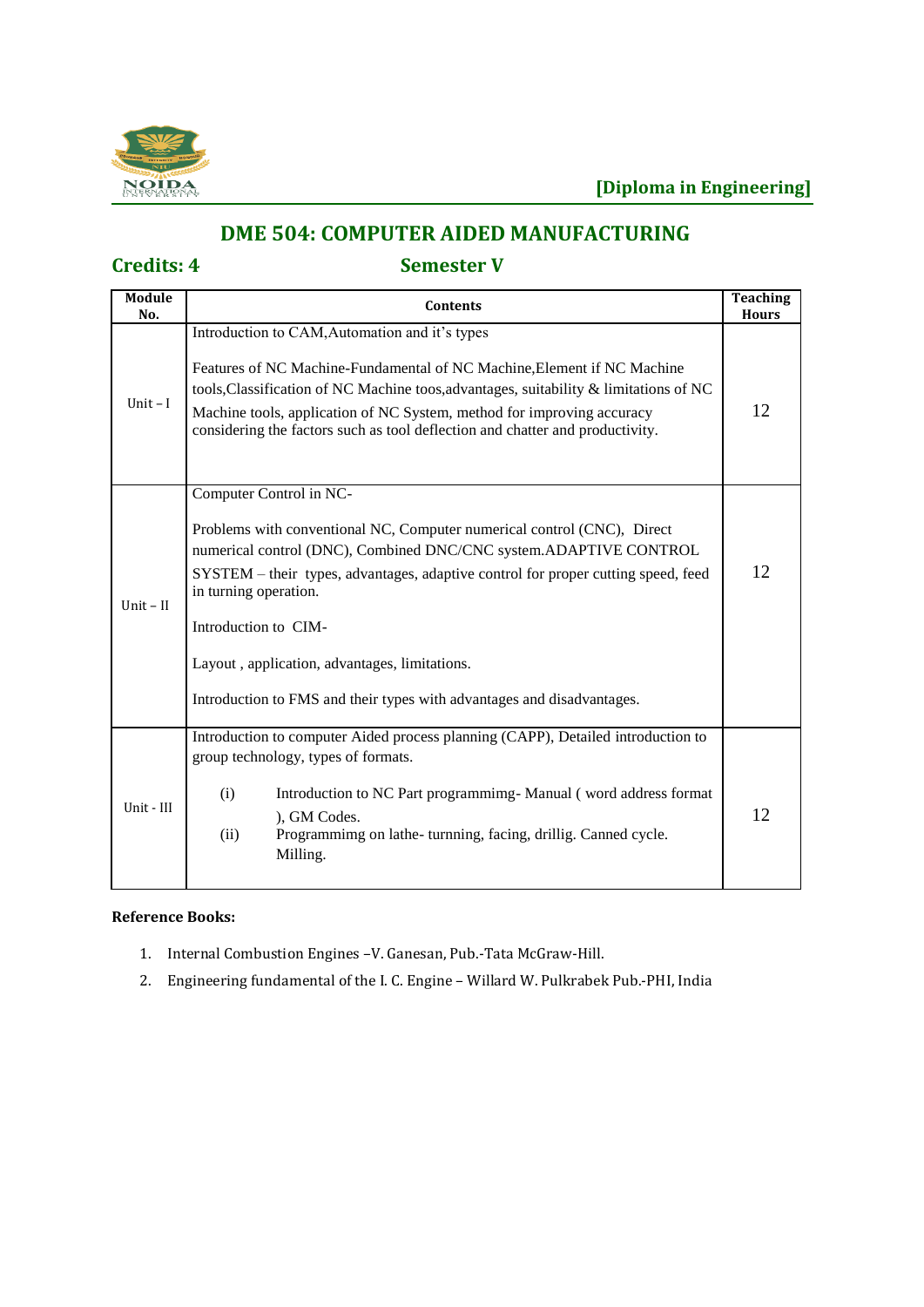

# **DME 505: WORKSHOP TECHNOLOGY III**

# **Credits: 4 Semester V**

| <b>Module</b><br>No. | <b>Contents</b>                                                                                                                                                                                                                                                                                                                                                                                                                                                                                                                                                                                                                                         | <b>Teaching</b><br><b>Hours</b> |
|----------------------|---------------------------------------------------------------------------------------------------------------------------------------------------------------------------------------------------------------------------------------------------------------------------------------------------------------------------------------------------------------------------------------------------------------------------------------------------------------------------------------------------------------------------------------------------------------------------------------------------------------------------------------------------------|---------------------------------|
| Unit $-I$            | <b>Modern Machining Processes</b><br>Mechanical Process: Ultrasonic machining (USM): Introduction, principle<br>process, advantages and limitations, applications, Electro chemical machining<br>(ECM), Fundamental principle, process, applications, Electrical Discharge<br>Machining (EDM): Introduction, principle parts<br>of EDM machine, EDM<br>terminology. Principal, metal removing rate, dielectric fluid and properties of<br>electric fluid, applications, Wire cut EDM, Extrusion process & Plasma Acr<br>Machining                                                                                                                       | 12                              |
| $Unit - II$          | <b>Metallic Coating Process</b><br>Metal Spraying, Wire process, powder process, applications, Electro plating,<br>anodizing and galvanizing, Organic Coatings, oil base paint, rubber base<br>coating<br><b>Finishing Processes</b><br>Purpose of finishing surfaces, Surface roughness, definition & units, Honing<br>process and its applications, Description of hones, Brief idea of honing<br>machines, Lapping process, its applications, Description of lapping<br>compounds & tools, Brief idea of lapping machines, Super finishing process<br>and its applications, Use of super finishing attachment on center lathe,<br>Polishing, Buffing | 12                              |
| Unit - III           | <b>Gear Manufacturing and Finishing Processes</b><br>Gear hobbing, Gear shaping, Gear shaving, Gear burnishing<br>ligs & Fixtures<br>Importance and use of jigs & fixtures, Principle of location, Locating devices,<br>Clamping devices, Types of jigs, Drilling jigs, bushes, template jigs, plate jigs,<br>channel jig, leaf jig, Fixture of milling, Advantages of jigs & fixtures.<br><b>CNC</b><br>Basic components of CNC and DNC, Advantages and Disadvantages of CNC<br>machine, Application of CNC machine, difference between Conventional and<br>CNC machine, profitable application of CNC Machine                                         | 12                              |

- 1. A text Book of Production Engineering by P.C. Sharma; S. Chand and Company Ltd., New Delhi
- 2. Manufacturing Technology by Rao; Tata McGraw Hill Pulishers, New Delhi
- 3. CNC Machines by Bharaj Satya Pyblication, New Delhi
- 4. Computer Numerical Control & Automation by M.S. Sehrawat and J.S. Narang, Dhanpat Rai & Co.